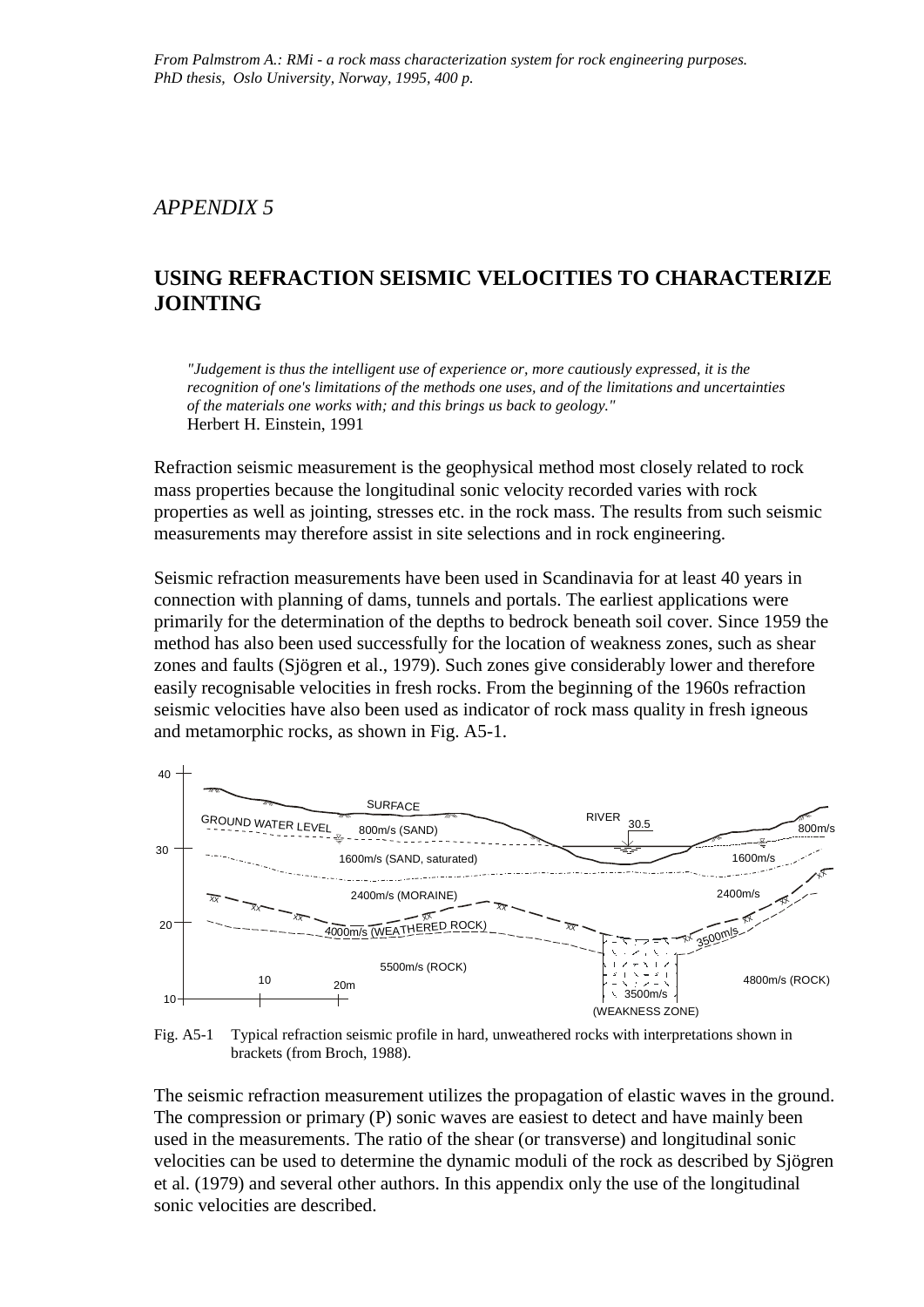The field measurements can be carried out

- on the ground,
- in boreholes,
- on the seabed, or
- just below the sea surface.

In each case the refracted head wave travels parallel to the surface. Velocities are calculated from the slope in a 'travel time versus distance' graph worked out from the registrations. The determination of the sonic velocities in the various layers is a complex process, and a great deal of practical experience is required of the operator before the results can be regarded reliable.

The usefulness of the seismic exploration technique can be extended through use of crosshole techniques between boreholes, as described by Nord et al. (1992).

## **1 FEATURES INFLUENCING THE MAGNITUDE OF LONGITUDINAL SONIC VELOCITIES**

In the field there are several factors that, in a complex way, may influence the propagation of sonic velocities. The main contributions stem from:

- The inherent properties and condition of the rock material consisting mainly of:
	- rock type (mineral content, texture, density, porosity, anisotropy);
	- weathering or alteration of the rock material;
	- saturation;
	- pressure; and
	- temperature.
- The in situ conditions, with the main contributions from:
	- distribution of rock types;
	- quantity of joints;
	- joint openings;
	- rock stresses; and
	- ground water condition.

The most important of these factors are briefly discussed in the following.

### **1.1 Factors influencing the sonic velocities in intact rock**

Velocities of longitudinal waves vary considerably with the *type of rock*. A representative selection of typical longitudinal (compressional) sonic velocities is given in Tables A5-1 to  $A5-3.$ 

| Mineral $V_m$ (km/s) |      | Mineral $V_m$ (km/s) |      | Mineral $V_m$ (km/s) |      |
|----------------------|------|----------------------|------|----------------------|------|
| Amphibole            | 7.20 | Epidote              | 7.45 | Orthoclase           | 5.80 |
| Augite               | 7.20 | Gypsum               | 5.20 | Plagioclase          | 6.25 |
| Calcite              | 6.60 | Magnetite            | 7.40 | Pyrite               | 8.00 |
| Dolomite             | 7.50 | Muscovite            | 5.80 | Olivine              | 8.40 |
|                      |      |                      |      | Ouartz               | 6.05 |

TABLE A5-1 LONGITUDINAL VELOCITIES OF SOME MINERALS. (data from Fourmaintraux (1976), presented by Goodman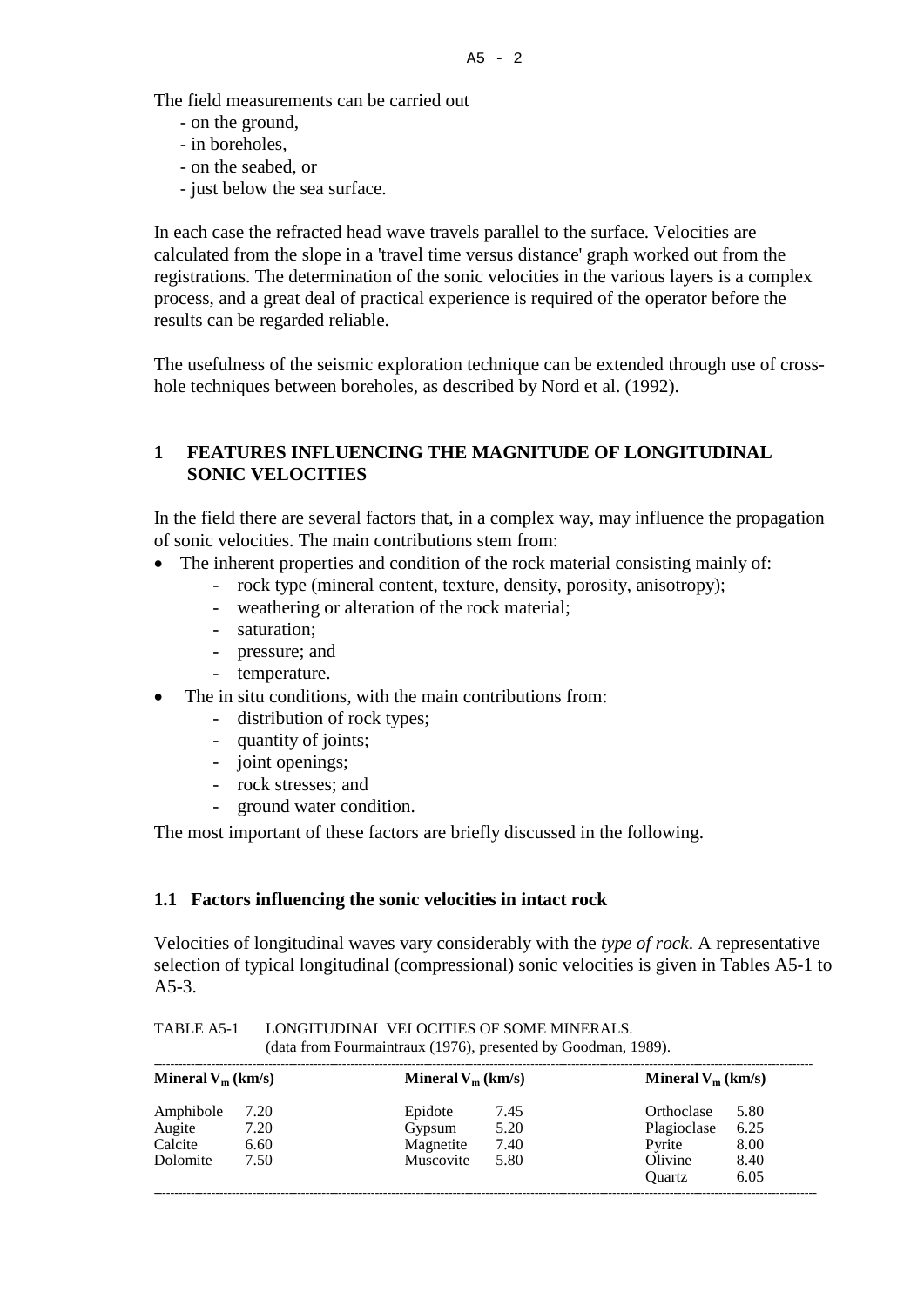TABLE A5-2 AVERAGE SONIC VELOCITIES FOR INTACT ROCKS (partly from Lama and Vutukuri, 1978)

| <b>Compact rocks</b> | (km/s) | <b>Less compact rocks</b> | (km/s) | <b>Unconsolidated rocks</b> | (km/s) |
|----------------------|--------|---------------------------|--------|-----------------------------|--------|
| Dunite               |        | Limestone                 | 4      | Alluvium                    |        |
| Diabase              | 6.5    | Slate and shale           | 4      | Loam                        |        |
| Gabbro               | 6.5    | Sandstone                 | 3      | Sand                        |        |
| Dolomite             | 5.5    |                           |        | Loess                       | 0.5    |
| Granite              |        |                           |        |                             |        |

TABLE A5-3 TYPICAL RANGES OF LONGITUDINAL SONIC VELOCITIES FOR INTACT ROCKS (from Sjögren, 1984)



The *density* of the rock is one factor, which affects the velocity of longitudinal sonic waves. In the elastic wave theory the velocity decreases with increasing density. The effect of density is, however, overruled by the dynamic stiffness of the rock, which generally varies with the density. Therefore, the sonic velocity seems incorrectly to vary with the density of the rock as shown in Fig. A5-2.



Fig. A5-2 Mean longitudinal pulse velocity versus density of the rock. (Data from Bur and Hjelmstad, 1970, compiled by Lama and Vutukuri, 1978).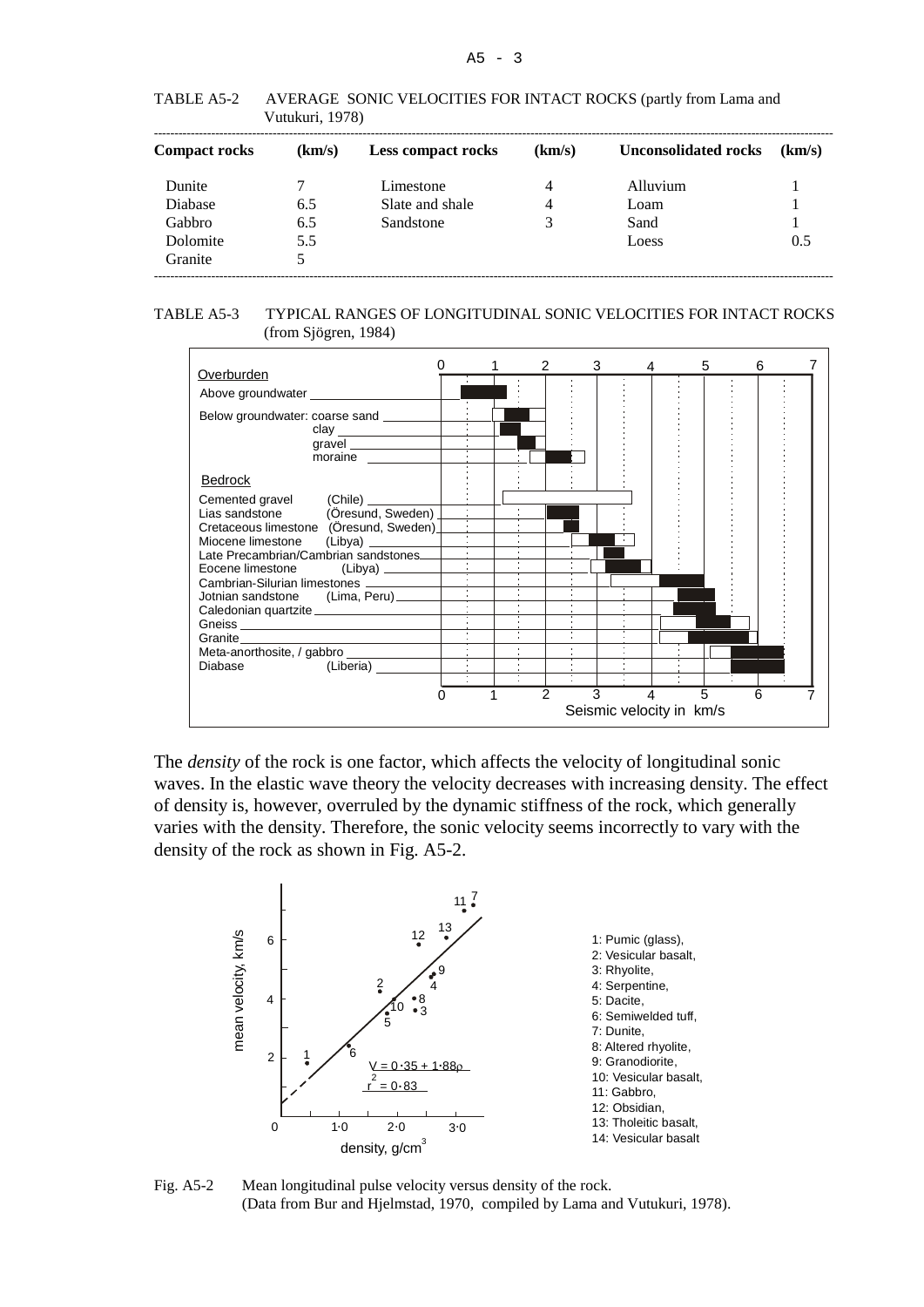The *wetting* of porous rocks leads to change of elastic wave velocities in them. The higher the sound velocity in the pore filling material, the greater is the total velocity in the rock sample (Lama and Vutukuri, 1978). Since the sonic velocity in water  $(V_1)$  is five times greater than air, water saturation leads to a rise in the elastic wave velocity in hard rocks. However, the wave velocity in more porous rocks completely saturated with water is lower than in slightly porous rocks, because  $V_1$  is less than the sound velocity in the mineral skeleton.



Fig. A5-3 Longitudinal wave velocity versus porosity for two different effective stresses (from Lama and Vutukuri, 1978)

| TABLE A5-4 ANISOTROPY COEFFICIENTS FOR SOME ROCKS |
|---------------------------------------------------|
| (from Lama and Vutukuri, 1978)                    |

| <b>ROCK</b>                                                                      | Anisotropy<br>coefficient<br>$V_1/V_-.$                                 | <b>ROCK</b>                                                         | Anisotropy<br>coefficient<br>$V_1/V_-.$                        |
|----------------------------------------------------------------------------------|-------------------------------------------------------------------------|---------------------------------------------------------------------|----------------------------------------------------------------|
| Austin chalk<br>Limestones<br>Salt<br><b>Shales</b><br>Mica schist<br>Serpentine | 1.17<br>$1.04 - 1.30$<br>no anisotropy<br>$1.07 - 1.40$<br>1.36<br>1.18 | Anhydrites<br>Marl<br><b>Sandstones</b><br>Gneisses<br>Granodiorite | $1.12 - 1.16$<br>1.10<br>$1.0 - 1.19$<br>$1.20 - 1.27$<br>1.33 |

In *anisotropic* rocks the velocity parallel to the layers  $(V<sub>l</sub>)$  is always greater than the velocity perpendicular to the layers  $(V_{-})$ . The coefficient of anisotropy (defined as the ratio of the velocity along and across the layers) in Table A5-4 vary between 1.0 and 1.40. Measurements performed by Bergh-Christensen (1968) on schists and phyllites show that this coefficient can have considerably higher values. Increasing the pressure on rock reduces the effect of anisotropy.

Usually, the velocity of longitudinal waves falls with rise in *temperature*. Below 400°C and at atmospheric pressure, the temperature coefficient of variation of velocity has the values given in Table A5-5.

The presence of pores, cracks and flaws highly influences the sonic velocity in the rock. At low *pressure* the pulses are transmitted through the water or air-filled gaps and the velocity is significantly affected by the gaps and voids. However, at high pressure the content of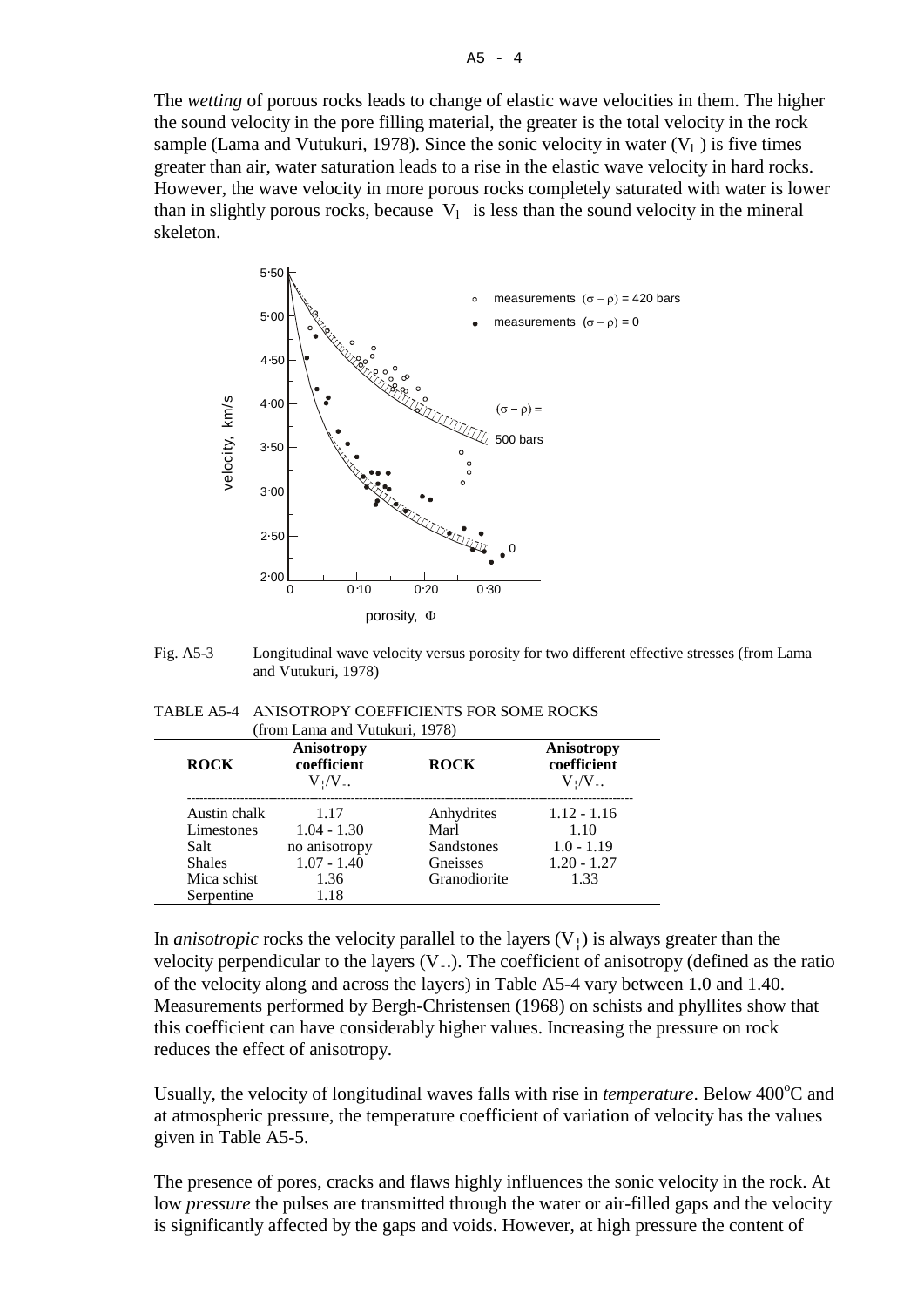gaps becomes less important since, as the cracks are closed; in this situation the increase in velocity is determined by the rock framework. A generally rapid increase in velocity at low pressures is due to a decrease in porosity from closing of cracks and defects, leading to an increase in the mechanical contact between the grains. See Fig. A5-4.

| TABLE A5-5 | COEFFICIENT OF TEMPERATURE INCREASE FOR SOME ROCKS GIVEN AS %               |
|------------|-----------------------------------------------------------------------------|
|            | INCREASE IN THE SEISMIC VELOCITY (from Ide, 1937, Lama and Vutukuri, 1978). |

| ROCK                 | % per $100^{\circ}$ C | <b>ROCK</b>         | % per $100^{\circ}$ C |
|----------------------|-----------------------|---------------------|-----------------------|
| Quartzitic sandstone | -                     | Danby marble        | - 1                   |
| Solenhofen limestone | -12                   | Sudbury norite      | -4                    |
| French Creek norite  | -16                   | Vinal Haven diabase |                       |
|                      |                       |                     |                       |

The velocity increase at higher pressure results from changes in intrinsic properties of the rock, such as finite compression of the minerals. In some rock specimens, the sonic velocity is observed to decrease (as in salt) and in others it decreases when pressure exceeds a certain value (as in some limestones).





#### **1.2 The influence from in situ factors on measured sonic velocities**

In addition to the influence from the inherent rock properties mentioned above, Sjögren et al. (1979) conclude from their investigations that, the in situ longitudinal velocities in unweathered rock masses are mainly determined by:

- the stresses acting;
- the degree of jointing; and
- the presence of open joints or joints with filling.

Both compression and shear sonic velocities of rocks generally increase with increasing *pressure*. There is often a rapid velocity increase at low pressures due to a closing of the joints. In and near the surface with low stress level the joints are generally more or less open. Thus, the degree of joints will strongly influence velocity of the waves. This is an important feature in interpretation of refraction seismic measurements to assess the degree of jointing.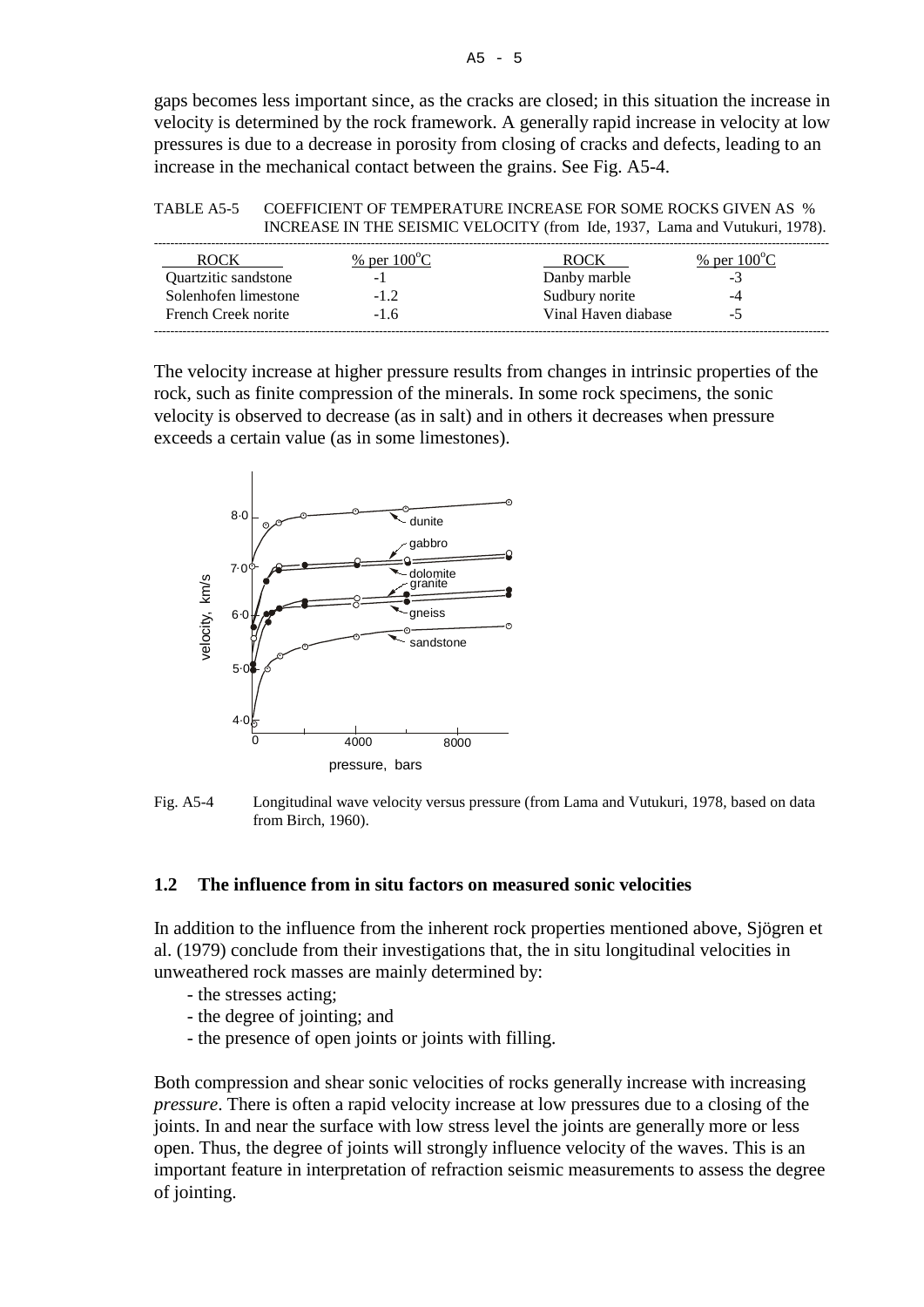The increase in stress level by depth, therefore, causes increase in longitudinal sonic velocities. Cecil (1975) mentions that the difference between velocities measured on the ground surface and in the tunnel 50 - 60 m below is up to 17% for high quality rock and up to 38% for low quality (highly jointed) rock. Sjögren et al. (1979) have from their investigations found the same tendency with an increase of 5 - 15% at a depth 30 - 50 m from the rock surface, and a usually greater increase in low velocity zones.

This trend can be explained by:

- 1. An overall loosening of rock at the bedrock surface that has occurred after glacial retreat (as in Scandinavia). Weak zones at the bedrock surface probably are considerably more relieved and loosened than sounder rock.
- 2. A tightening effect of joints with depth caused by the increase of ground stresses.
- 3. The effect of weathering in upper the 10 30 m of the ground (in Scandinavia). This may have resulted in development of additional joins as well as opening up of joints in addition to increased weathering along joints.

Thus, it is obvious that direct comparisons of velocities in the surface and in the tunnel cannot be made. As the ground pressure increases by depth the effect of jointing on sonic velocities is reduced. This feature reduces the ability of the refraction seismic measurements to effectively characterize the degree of jointing in deep tunnels.

## **2 EARLIER METHODS USED TO CHARACTERIZE ROCK MASSES FROM SEISMIC VELOCITIES**

Although there is a clear correlation between jointing and seismic refraction velocities, the latter also includes the averaged effect of other factors such as rock properties and stress conditions as further dealt with later in this section.

|                            | (partiy based on Sjogren et al., 1979)                                                                             |                                              |
|----------------------------|--------------------------------------------------------------------------------------------------------------------|----------------------------------------------|
| In-situ<br>velocity<br>m/s | <b>Probable ground conditions</b>                                                                                  | Possible rock support                        |
| < 3000                     | Cavities in the bedrock filled with soil, or completely<br>crushed and fragmented rock material in weakness zones. | Extensive rock support.                      |
| < 4000                     | Ground related to faults, contact zones etc. with highly<br>fractured rock.                                        | High amount of rock support.                 |
| 4000-4400                  | Strongly - moderately jointed rock masses.                                                                         | Moderate to high amount of rock<br>support.  |
| 4500-5000                  | Slightly - moderately jointed rock masses.                                                                         | Small to moderate amount of<br>rock support. |
| > 5000                     | Massive rock masses.                                                                                               | Generally little need for rock<br>support.   |

| TABLE A5-6 | APPROXIMATE CONNECTIONS BETWEEN REFRACTION SEISMIC VELOCITIES. |
|------------|----------------------------------------------------------------|
|            | ROCK MASS CONDITIONS AND ROCK SUPPORT IN SCANDINAVIAN TUNNELS  |
|            | (partly based on Sjögren et al., 1979)                         |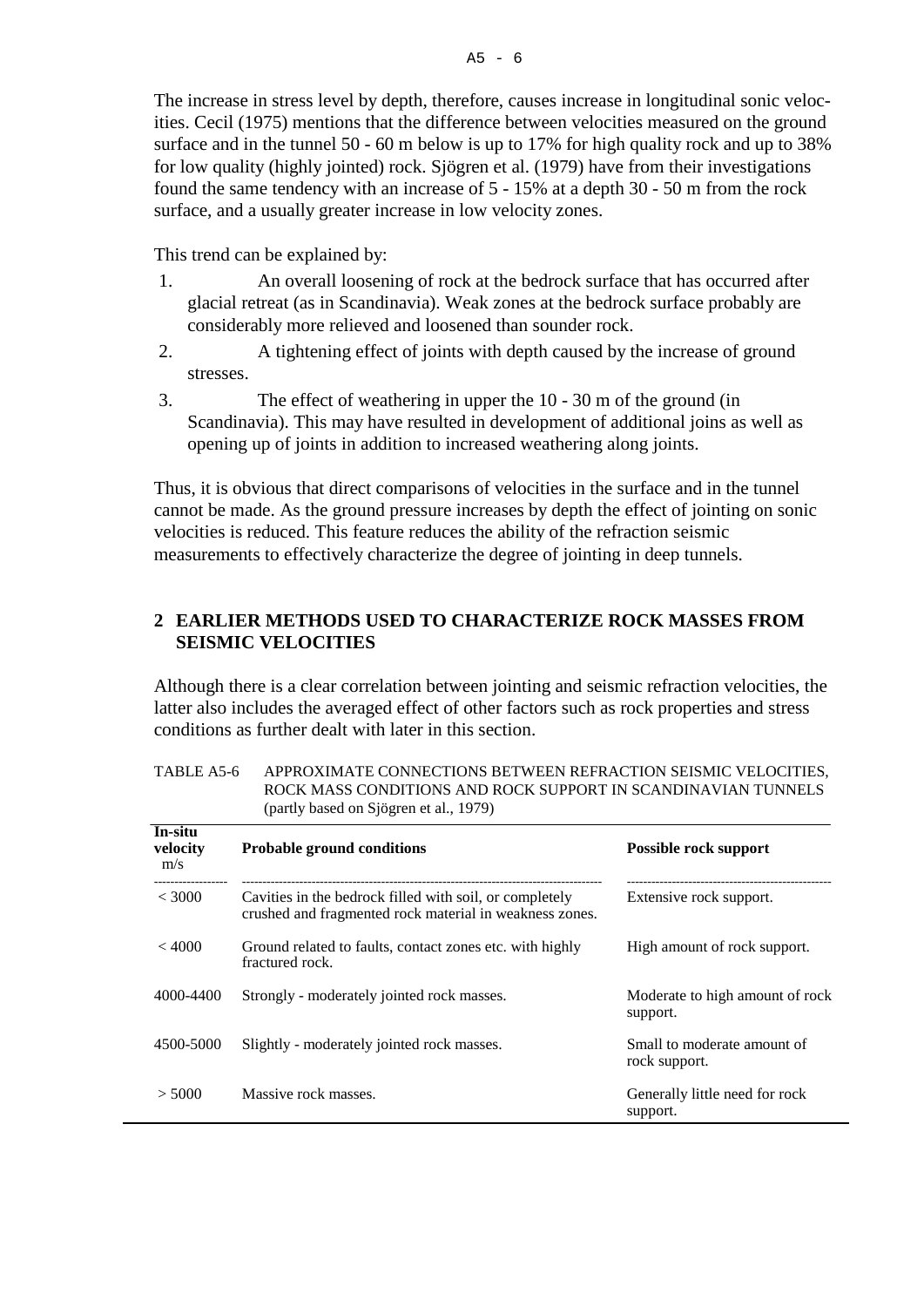## **2.1 Connections between jointing and seismic velocities**

In Scandinavia, an approximate method to utilize seismic velocities measured in the field to estimate rock mass quality and tunnel support requirements has been frequently used for 30 years. Cecil (1971) concludes that *"It can be said almost without exception that on the surface of the hard crystalline bedrocks of Sweden seismic velocities of 4000 m/s or less are indicative of weak zones in the bedrock. Stretches on a profile with such a velocity thus can be considered to be weak zones without further question, provided the surrounding higher velocities are greater than 4900 m/s."*

An example of a classification often used in Norway is shown in Table A5-6. It should be noted that this classification is crude and that it is related to unweathered, hard, crystalline rocks. The method may in many occasions be inaccurate and even wrong.

## **2.2 Rock quality estimated from the seismic velocity ratio**

Some authors have compared in situ velocities of longitudinal waves in the rock mass with the velocity of intact rock cores tested in the laboratory in order to characterize rock quality. The 'Seismic Velocity Ratio' introduced by Merritt (1968) is defined as  $SVR = V_f/V_r$  eq. (A5-1)

where  $V_f$  is the longitudinal seismic wave velocity measured in the field, and  $V_r$  is the basic sonic wave velocity measured in the laboratory.

For a massive rock mass containing only a few joints, the velocity ratio  $(V_f/V_r)$  should approach unity; but as the degree of jointing becomes higher,  $(V_f/V_r)$  will be reduced.

The squared seismic velocity ratio named 'Velocity Index'  $VI = (V_f/V_r)^2$  of Coon and Merritt (1970) is comparable to SVR. The ratio has been squared to make the velocity index (VI) equivalent to the ratio of the dynamic moduli. Table A5-7 illustrates the relationship between the velocity index, velocity ratio and rock mass quality. Cecil (1971) did not find that the squaring of the seismic velocity ratio had any advantages over the first power of seismic velocity ratio (SVR) other than a wider numerical band for the intermediate support category.

| Seismic velocity ratio | <b>Velocity index</b> | <b>Description</b><br>of rock mass | <b>Tunnel</b><br>support |
|------------------------|-----------------------|------------------------------------|--------------------------|
| $(SVR = V_f/V_r)$      | $VI = SVR2$           | quality                            | category                 |
| > 0.9                  | > 0.8                 | very good                          | minimum                  |
| $0.8 - 0.9$            | $0.6 - 0.8$           | good                               | intermediate             |
| < 0.8                  | $0.4 - 0.6$           | fair                               |                          |
|                        | $0.2 - 0.4$           | poor                               | maximum                  |
|                        | < 0.2                 | very poor                          |                          |

TABLE A5-7 RELATIONSHIP BETWEEN TUNNEL SUPPORT CATEGORY AND SEISMIC VELOCITY RATIO (based on data from Cecil, 1970 and Bieniawski, 1984)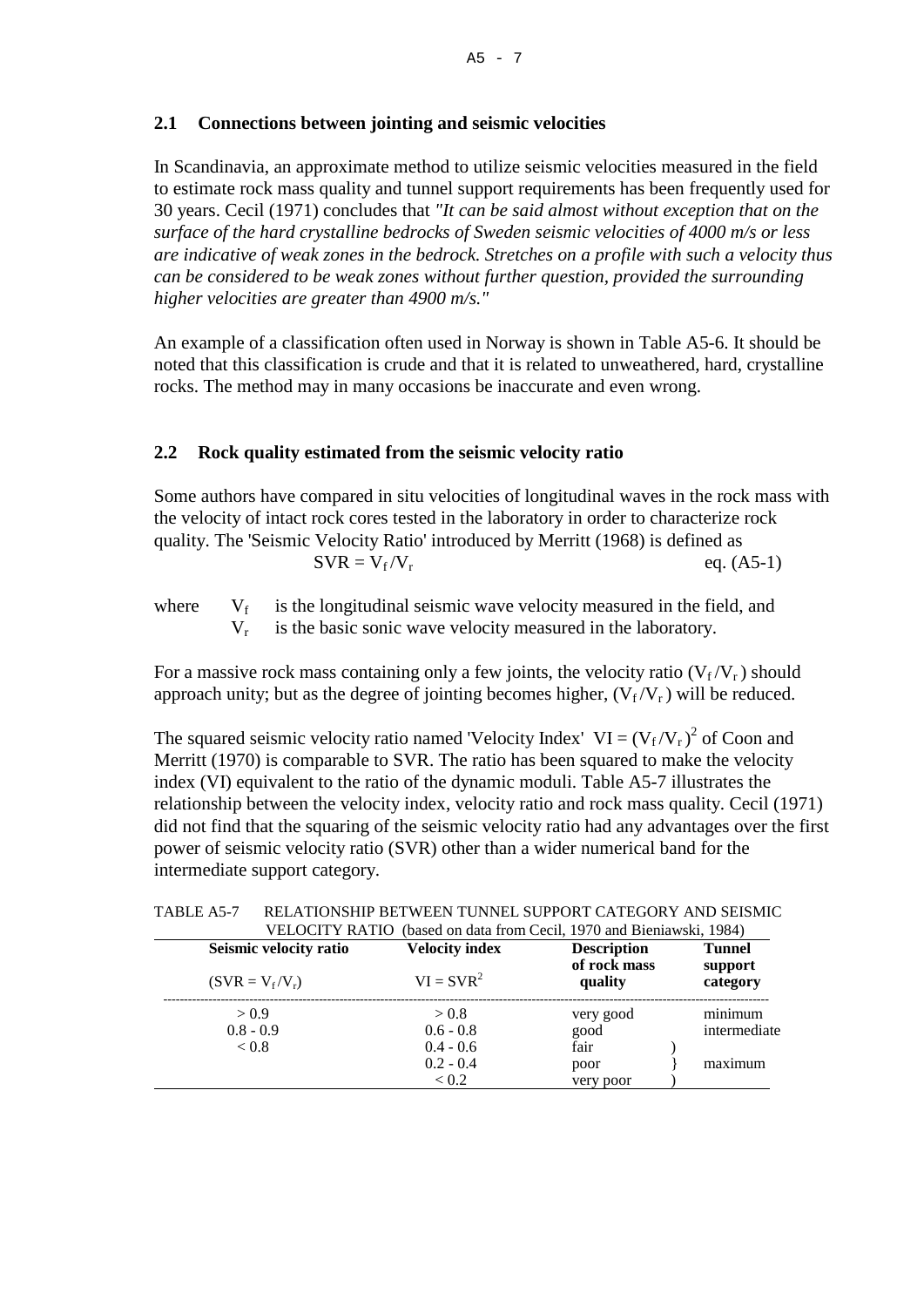#### **2.3 Correlations between seismic velocities and rock mass characteristics**

A vast amount of experience has been gained from more than 30 years with refraction seismic measurements in Scandinavia. Sjögren et al. (1979) have from a comprehensive investigation of field measurements shown correlations between seismic velocities and joints measured in drill cores taken in seismic profiles. The investigation comprised 113 km of refraction seismic profiles and 2850 m of drill cores from 8 sites in unweathered, igneous and metamorphic rocks such as amphibolite, granite, gneiss, meta-anorthosite, pegmatite, porphyry, quartzite, and mylonite. From the results they have equated longitudinal seismic velocity with 1-D joint frequency in boreholes as shown in Fig. A5-5.

The curve in Fig. A5-5 may be representative for jointed unweathered hard, crystalline rocks near the surface. The high velocities are well represented in the curve, but for velocities below about 3500 m/s the data are more scattered. The curve may, therefore, be less representative in this part. Additional uncertainties may stem from the fact that logging of drill cores is generally less accurate in highly jointed and crushed rock. Cecil (1971) proposed a multiplication factor of 0.8 for the higher in situ velocities in order to overcome this problem.



Fig. A5-5 Average regression curve of the correlation between longitudinal sonic velocity (v) and joint density. The curve is derived from 5 sites comprising igneous and metamorphic rocks with 1670 m of cores (from Sjögren et al.,1979).

Sjögren et al. (1979) found from their studies that a factor of 0.75 for the rocks of higher velocities and 0.85 for the relatively low velocities gave a better result. This idea has not been further developed, probably because it may be difficult to define more accurately for which velocity range the factor should be applied.

Another investigation has been presented by Cecil from various projects in Sweden. Refraction seismic measurements in tunnels and at the ground surface above were compared. The seismic velocities were correlated to the amount of rock support installed in the tunnel. Unfortunately, the descriptions of the rock mass quality have not been included in this investigation; therefore, the results are of limited value in this work.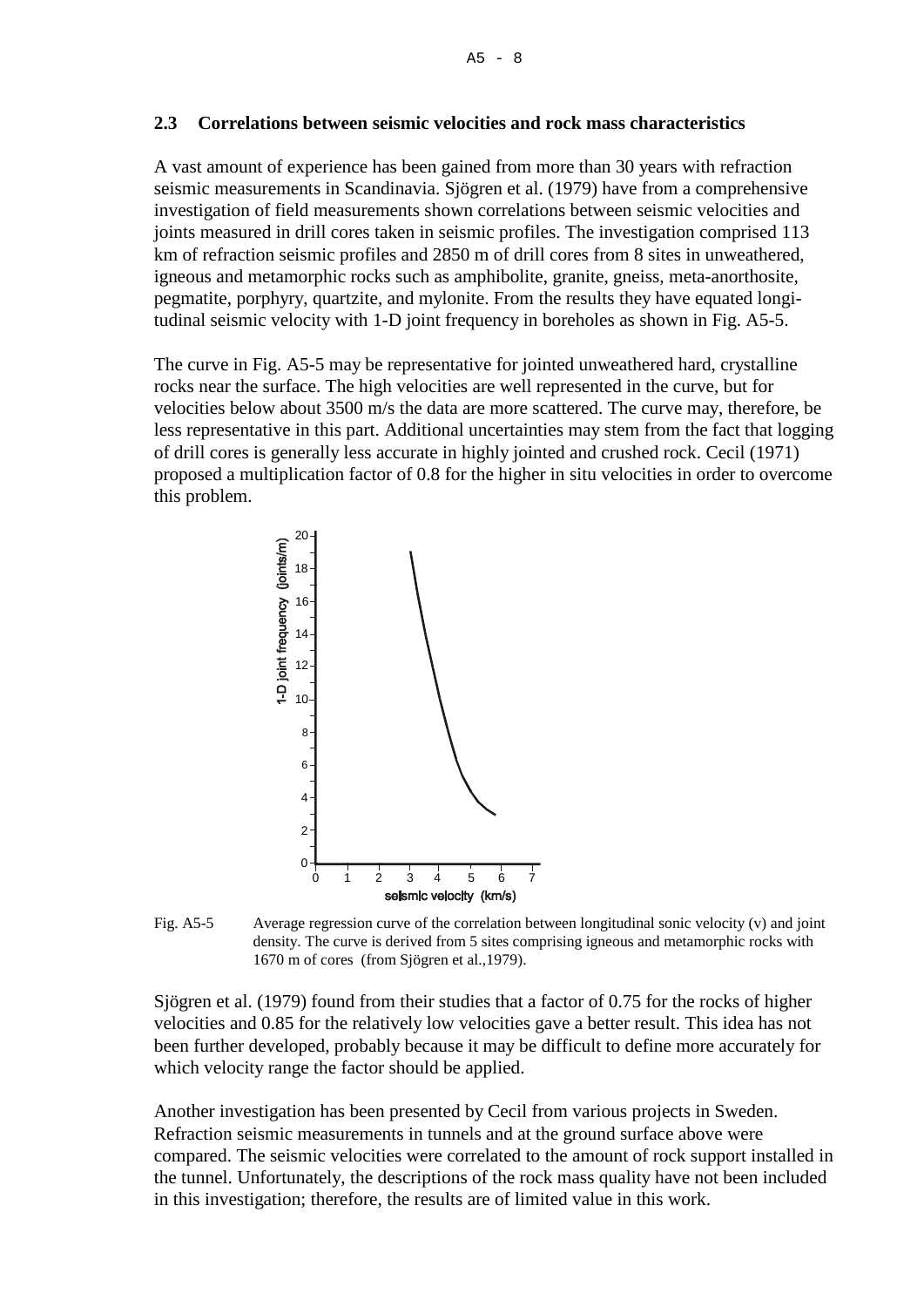### **3 METHODS FOR ASSESSING THE DEGREE OF JOINTING FROM IN SITU SEISMIC VELOCITIES**

Fig. A5-6 shows 4 different correlations between seismic velocity and joint density. The curves represent various geological conditions including both fresh and weathered rocks. It is interesting to notice that all the four curves are almost parallel for the higher degrees of jointing ( $>10$  joints/m). The basic longitudinal velocity ( $V_0$ ) for the various curves is different, probably caused by different properties and compositions of the intact rock.  $V_0$  is considered to represent the velocity of intact rock under the same conditions (i.e. stress and water conditions) as in the field, see Fig. A5-7. Thus, the jointing is considerably lower for the same sonic velocity as the basic velocity  $(V_0)$  decreases.

Curve 2 and 3, contrary to the other two curves, show that there is a stronger influence from few joints on the sonic velocities. This may be due to a generally larger aperture (opening) of the joints in these two sites.



Fig. A5-6 Correlations between velocity and joint density for various types of rocks based on results from Sjögren et al. (1979) and Sjögren (1984, 1993).

The theoretical correlation between seismic velocities and the degree of jointing can be found from two different approaches:

- 1: No information is available on the jointing versus seismic velocities.
- 2: At least two correlations between jointing and seismic velocities are known.

The application of these two methods is described in the following.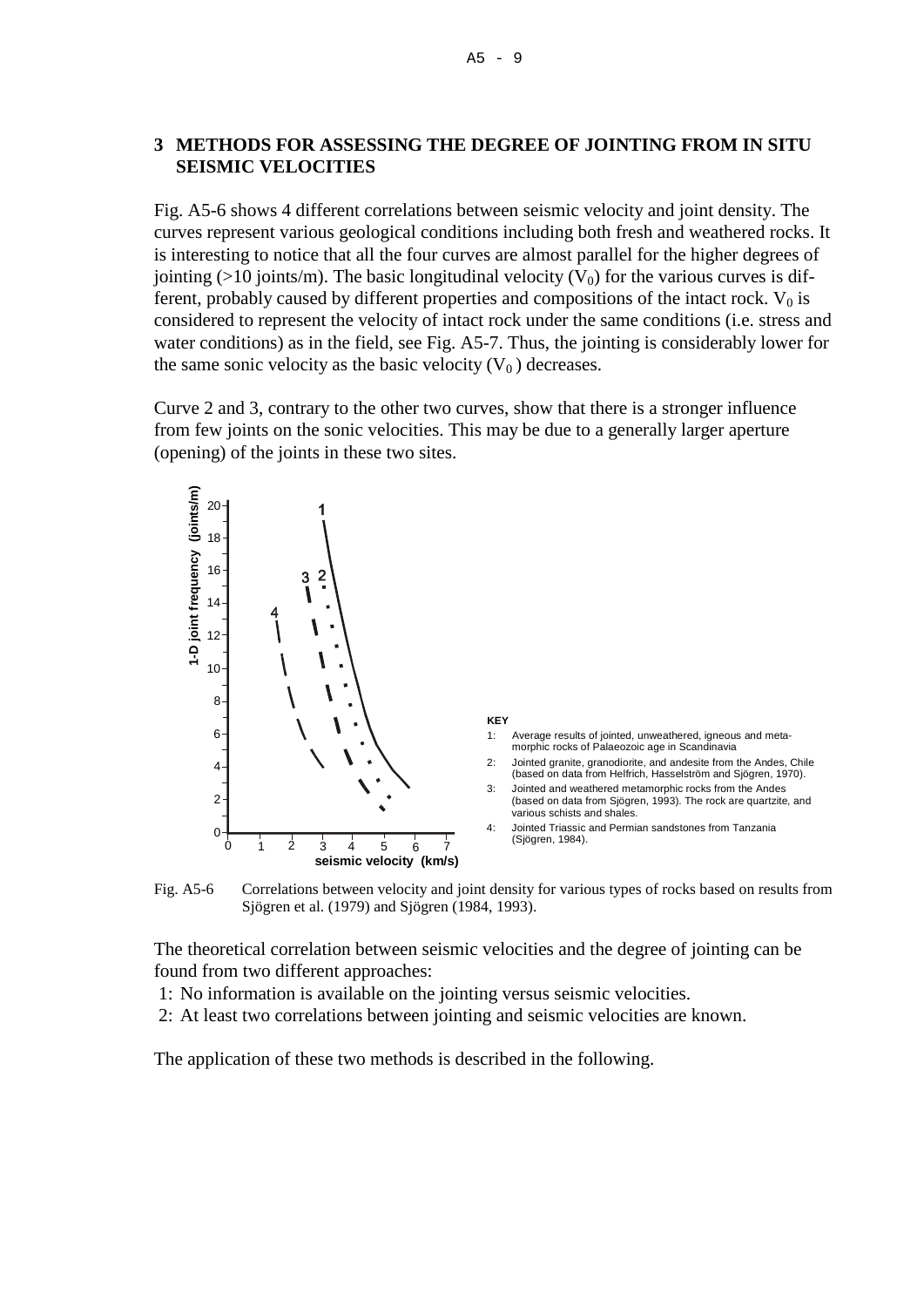#### **3.1 Alt. 1. Correlations between jointing and sonic velocity are not known.**

The generally exponential distribution of joints (see Table A1-4 in Appendix 1) has been applied to express the curves in Fig. A5-6 as

 $N = b \cdot v^a$ eq. (A5-2)

- where  $\overline{N}$  is the 1-D joint frequency (joints/m) along the drill core or scanline,
	- v is the seismic velocity (km/s) measured in the field,
	- a and b are constants related to the local conditions (rock material, stress conditions, jointing features etc.).

Two different methods have been developed to find the values of a and b:

**i:** *The correlation* <sup>*[1](#page-9-0)*</sup> *is expressed as*  $\text{NI} = \text{b} \cdot \text{v}^{-2.8}$ . The factor b, which represents the local conditions, is found from  $b = V_0^{3.4}$  which gives  $\text{NI} = \text{V}_0^{3.4} \cdot \text{v}^{-2.8}$  eq. (A5-3)

> where  $V_0$  is the basic velocity (velocity of intact rock under the same conditions as in the field).

As seen in Table A5-8 the deviation is generally less than 25% for the four curves, except for very high and very low degree of jointing.

**ii:** *The constants (a) and (b) vary with the basic velocity*  $(V_0)$ . The following correlations have been found based on the curves in Fig. A5-6:

$$
a = -V_0/2
$$
  
\n
$$
b = 3/V_0^a = 3V_0^{V_0/2}
$$
  
\n
$$
eq. (A5-4)
$$
  
\n
$$
eq. (A5-5)
$$

From this eq. (A5-2) can be written  $Nl = b \cdot v^a = (3/V_0^a) v^{-V_0/2} = 3(V_0/v)^{V_0/2}$  eq. (A5-6)

The comparison between eqs. (A5-3) and (A5-6) for the curves 1 - 4 in Fig. A5-6 is shown in Table A5-8. There is a relatively acceptable accuracy for all curves except curve 3 for which the calculated results are somewhat higher than the real. Method ii gives a better correlation between jointing density and seismic velocity than method i.

Important in both methods is the assessed magnitude of the basic velocity  $(V_0)$  which represents the site-dependent (in situ) velocity for intact rock. Where  $V_0$  is not known, it is recommended to use the velocity for intact rock under the same conditions as in the field (wet/dry, orientation of anisotropy, stress conditions, etc.).

Joint openness and possible fillings may, however, disturb the accuracy of both correlations described above where  $V_0$  is estimated from laboratory measurements, or from Table A5-2 or similar tables in textbooks. Therefore, alt. 2 described in the next section gives more accurate results as it includes the site-dependent features.

<span id="page-9-0"></span>Ĩ. <sup>1</sup> The constant value of  $a = -2.8$  and the eq. (A5-3) have been found from trial and error fitting to the curves in Fig. A5-6.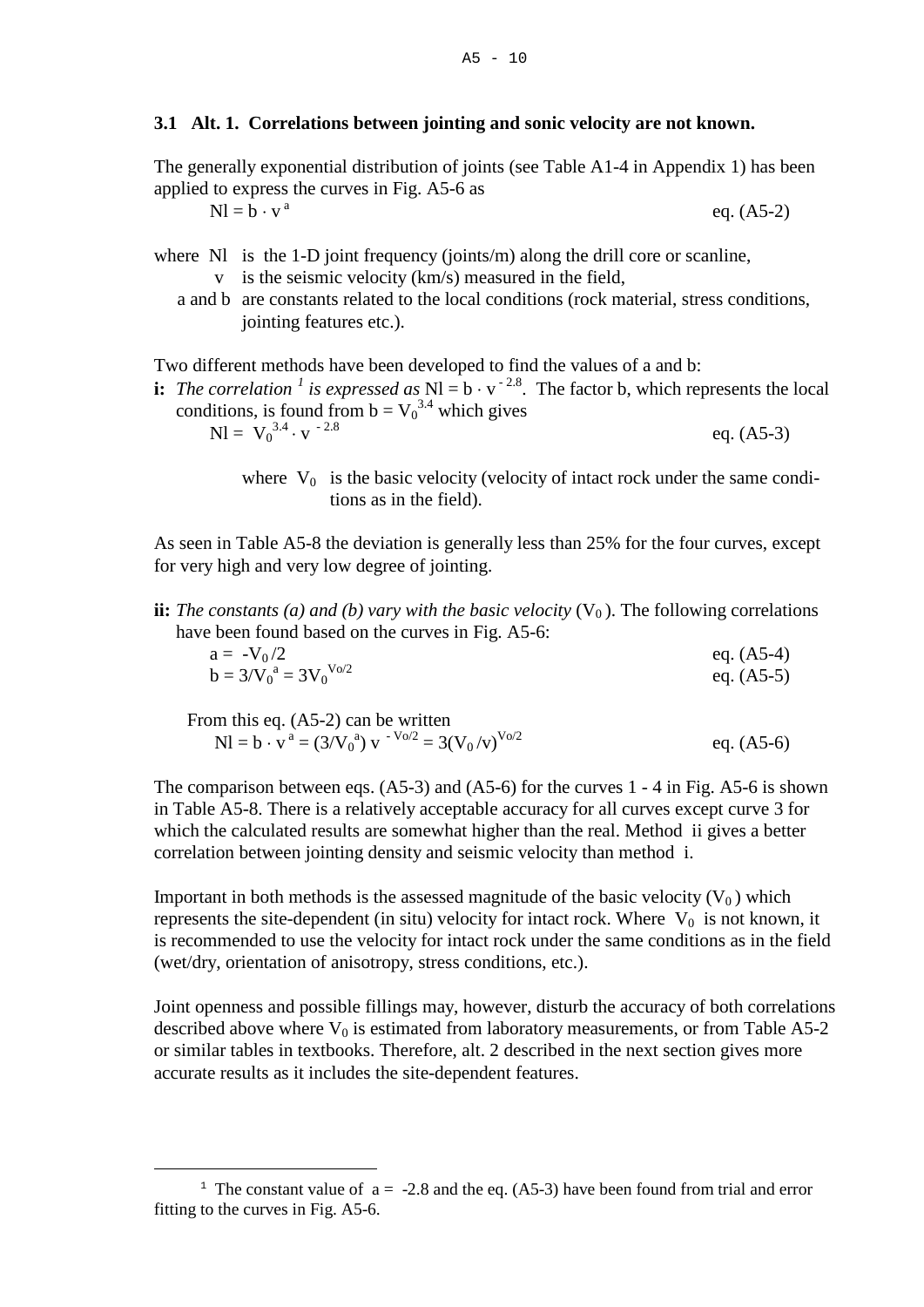| Correlation                                    |      |    | <b>FIELD VELOCITY in km/s</b> |                         |                          |     |                  |
|------------------------------------------------|------|----|-------------------------------|-------------------------|--------------------------|-----|------------------|
| $Nl = b \cdot v^a$                             | 1.5  | 2  | 2.5                           | $\mathcal{E}$           | $\overline{\mathcal{A}}$ | 5   | 5.5              |
| Joints/m in curve 1<br>$(V_0 = 5.8$ km/s)      |      |    |                               | 19                      | 9.5                      | 4.5 | 3.5              |
| i: N1 = 394 $v^{-2.8}$ =                       |      |    |                               | 18.2                    | 8.1                      | 4.3 | 3.3              |
| ii: N1 = 490 $v^{-2.9} = \rightarrow$          |      |    |                               | 20                      | 8.8                      | 4.6 | 3.5              |
| Joints/m in curve 2<br>$(V_0 = 5.5$ km/s)      |      |    |                               | 15                      | 7.5                      | 3   | $\boldsymbol{2}$ |
| i: N1 = 329 $v^{-2.8}$ =                       |      |    |                               | 15.2                    | 6.8                      | 3.6 | 2.8              |
| ii: N1 = 325 $v^{2.75} = \rightarrow$          |      |    |                               | 15.8                    | 7.2                      | 3.1 | 3.0              |
| Joints/m in curve 3                            |      |    | 15                            | 10.5                    | $\overline{\mathbf{4}}$  | 1.5 |                  |
| $(V_0 = 5.3$ km/s)<br>i: Nl = 290 $v^{-2.8}$ = |      |    | 22                            | 3.4                     | 6.0                      | 3.2 |                  |
| ii: N1 = 229 $v^{2.65} = \rightarrow$          |      |    | 20                            | 12.5                    | 5.8                      | 3.2 |                  |
| Joints/m in curve 4                            | 13   | 8  | 5.5                           | $\overline{\mathbf{4}}$ |                          |     |                  |
| $(V_0 = 3.5$ km/s)                             |      |    |                               |                         |                          |     |                  |
| i: N1 = 70 $v^{-2.8}$ =                        | 22   | 10 | 5.4                           | 3.2                     |                          |     |                  |
| ii: N1 = 27 $v^{-1.75} = \rightarrow$          | 13.3 | 8  | 5.4                           | 3.9                     |                          |     |                  |

TABLE A5-8 CORRELATIONS BETWEEN SEISMIC VELOCITY AND JOINTING FOR VARIOUS VALUES OF THE FACTORS (a) AND (b) IN Eq (A5-2). THE CURVES REFERRED TO ARE THOSE IN FIG. A5-6.

 $V_0$  is the basic velocity (for intact rock).

**i:** The factors  $a = constant = -2.8$  and  $b = V_0^{3.4}$  (eq. (A5-3))

**ii:** The factors  $a = -V_0/2$ and  $b = 3/V_0^a$  (eq. (A5-6))

best fit equation of of **i:** and **ii:**

#### **3.2 Alt. 2. Two or more correlations exist between jointing and velocities**

Sjögren et al. (1979) have presented a method to calculate the degree of jointing from measured velocities in seismic profiles. The method is based on known data on jointing and velocities in least two different locations in the profile. They developed the following relation:

$$
x/V_z + (1 - x)/V_n = 1/v
$$
 eq. (A5-7)

where  $V_n$  is the maximum or 'natural' velocity of rock, see Table A5-9. Both  $V_0$  (the basic velocity of intact rock) and Vn refer to seismic velocities in intact rock. As shown in Fig. A5-7 Vn are for rocks without cracks and pores.

- $V<sub>z</sub>$  is the velocity in the crushed or highly jointed rock material,
- v is the in situ velocity recorded in the field,
- x is the length with the velocity  $V_z$  along the measured profile.

This expression has been derived into

 $ks \cdot NI = 1/v - 1/V_n$  eq. (A5-8)

in which ks is a constant representing the actual in situ conditions,

- Nl is the 1-D joint frequency (joints/m) along the core, and
- v is the measured in situ velocity (km/s).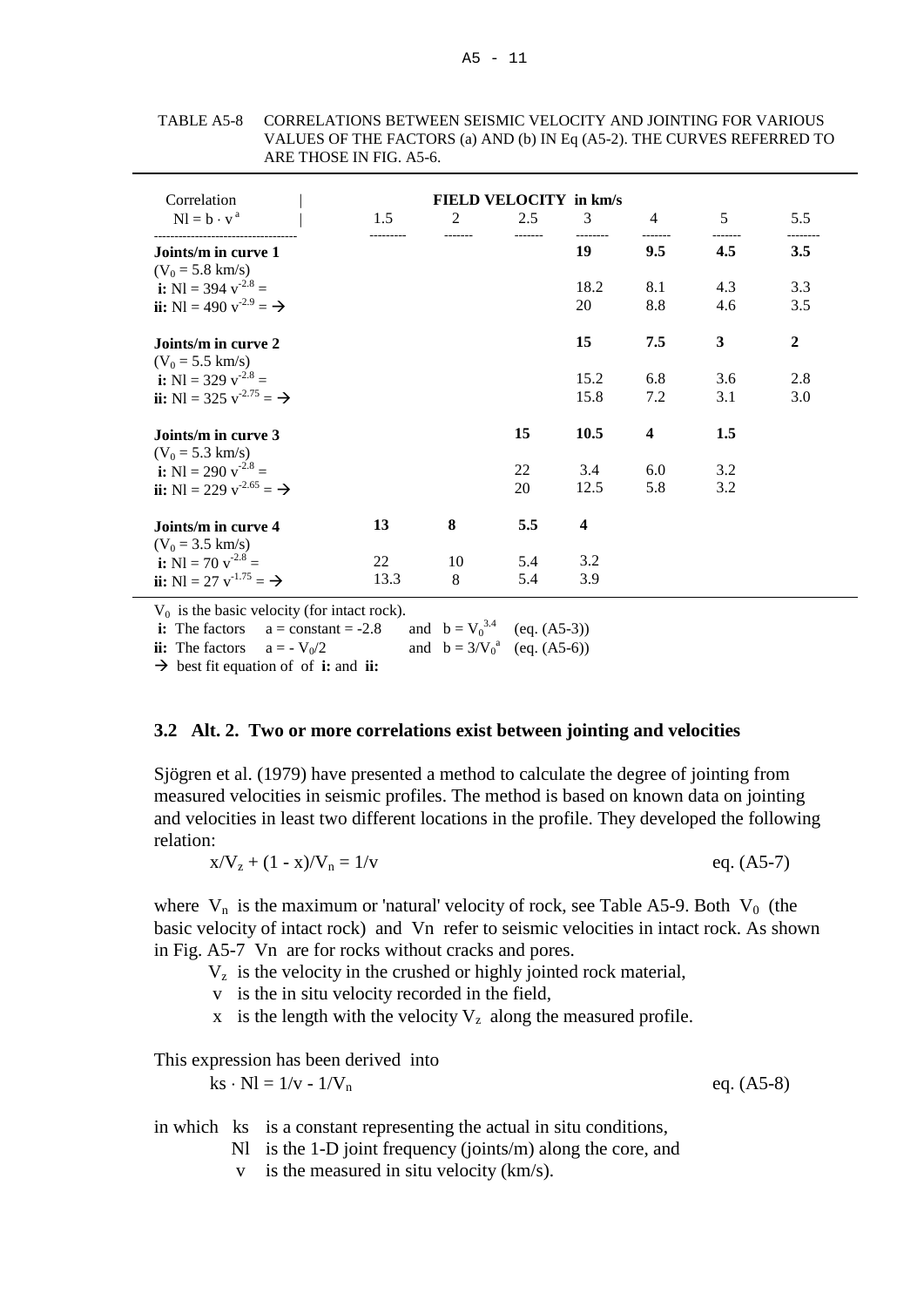

Fig. A5-7 The principle difference of the basic seismic velocity  $(V_0)$ , and the natural or maximum velocity  $(V_n)$ .

| TABLE A5-9 | APPROXIMATE (NATURAL) VELOCITIES OF FRESH ROCKS, FREE FROM    |
|------------|---------------------------------------------------------------|
|            | CRACKS AND PORES. THE VELOCITIES ARE BASED ON THE CONTENT AND |
|            | VELOCITIES OF THE MINERALS SHOWN IN TABLE A5-1                |
|            | (from Goodman, 1989, based on data from Fourmaintraux, 1976). |

| Rock                    | $V_n$ (km/s) | Rock           | $V_n$ (km/s) |
|-------------------------|--------------|----------------|--------------|
| <b>Gabbro</b>           |              | <b>Basalt</b>  | $6.5 - 7$    |
| Limestone               | $6 - 6.5$    | Dolomite       | $6.5 - 7$    |
| Sandstone and quartzite |              | Granitic rocks | $5.5 - 6$    |

It is generally seldom possible by seismic measurements to find  $(V_n)$  at the surface as the rocks in the surface seldom are free from joints, cracks and pores. Therefore,  $(V_n)$  can best be found from eq. (A5-8) using the calculation procedure described in the following.

The two unknown constants (ks) and  $(V_n)$  can be found using two data sets of measured values of (Nl) and the corresponding (v). From this, the natural or maximum velocity is

$$
V_n = \frac{v_1 \cdot v_2 (Nl_2 - Nl_1)}{Nl_2 \cdot v_2 - Nl_1 \cdot v_1}
$$
 eq. (A5-9)

When  $V_n$  has been determined the factor representing the in situ conditions is

$$
ks = \frac{1}{Nl_1} \left( \frac{1}{v_1} - \frac{1}{V_n} \right) \qquad \qquad eq. (A5-10)
$$

Here  $\text{N}_1$ ,  $\text{v}_1$  and  $\text{N}_2$ ,  $\text{v}_2$  are corresponding values of joint frequency and in situ seismic velocity, respectively, for the two pairs of measurements.

After ks and  $V_n$  have been found from eq. (A5-9) and (A5-10), the degree of jointing given as joints/m is found from

$$
NI = (V_n - v)/(V_n \cdot v \cdot ks)
$$
eq. (A5-11)

From eq. (A5-11) a curve similar to that in Fig. A5-7 which represents the actual connection between the measured jointing density and the sonic velocities can be established.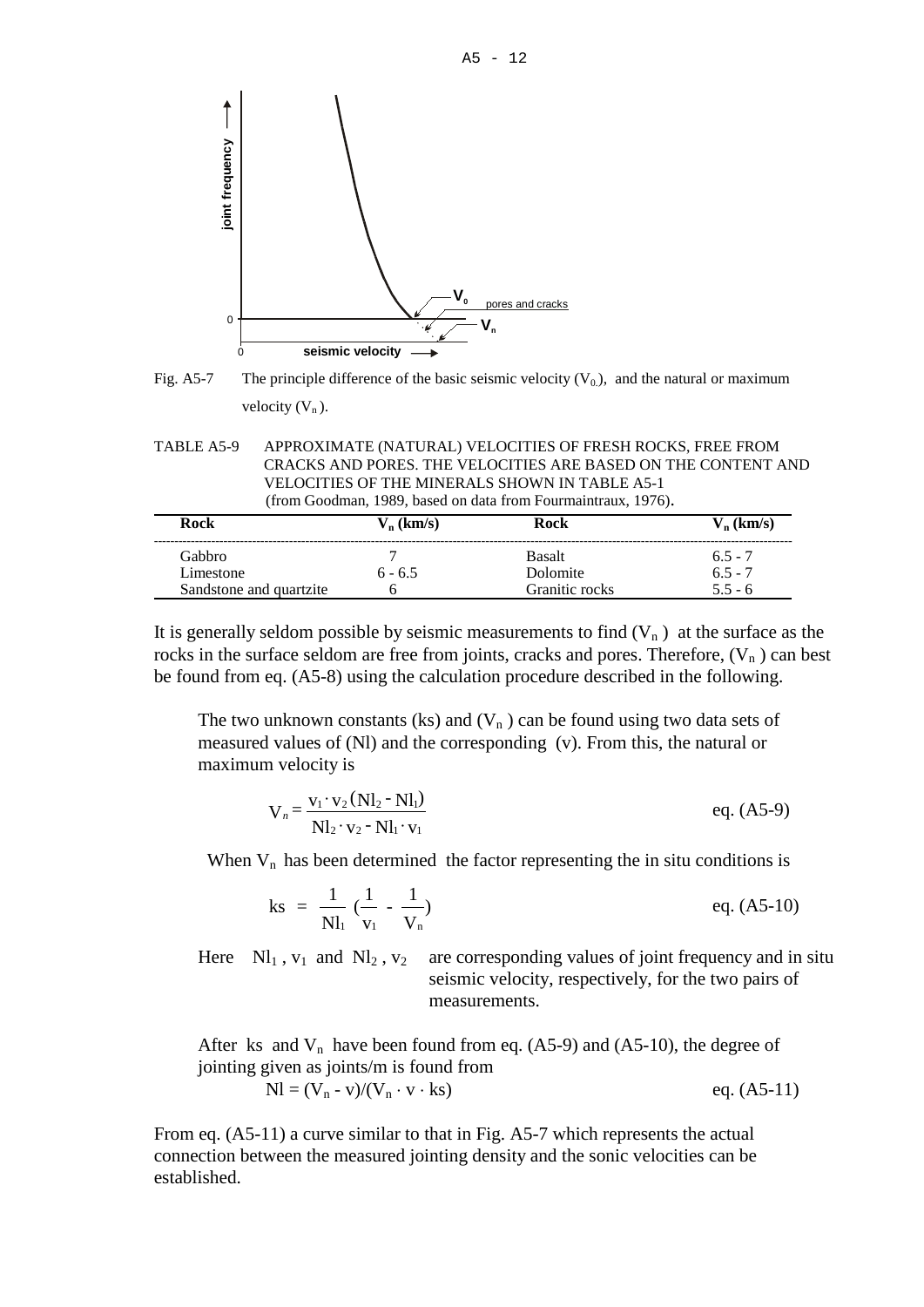Sjögren et al. (1979) showed that these theoretical calculations of average jointing frequencies have shown a satisfactory agreement with those empirically obtained. The discrepancies between them have been less than 0.5 joints/m. Thus, seismic refraction measurements provide a useful tool to characterize the degree of jointing which may be found very attractive.

### **3.3 Worked examples**

#### *3.3.1 No field information is available on jointing versus sonic velocities*

During the initial planning stage a geological survey was carried out which showed that the bedrocks in the area consisted of fresh dolomite. No information was available on the jointing. Refraction seismic measurements were performed in an area covered by loose deposits as shown in Fig. A5-8. The rocks in this area were below the ground water table.

Based on the velocities of intact rock in Table A5-2 and A5-3 the basic velocity of dolomite is estimated as  $V_0 = 5.5$  km/s (from Table A5-2).  $V_0$  is used to find the value of the constants 'a' and 'b' in eqs.  $(A5-3)$  to  $(A5-6)$ 



Fig. A5-8 The velocities measured in a refraction seismic profile located in dolomite.

**method i:** *The constant a = const. = -2.8*

- The factor b varies with V<sub>0</sub>. Based on the general expression Nl =  $b \cdot v^{-2.8}$  the constant  $b = V_0^{3.4} = 5.5^{3.4} = 329$
- The correlation between the degree of jointing (given as joints/m) and sonic velocity is  $N = b \cdot v^{-2.8} = 329 v^{-2.8}$

**method ii:** *Both constants (a) and (b) vary with the basic velocity (V<sub>0</sub>).* From eqs. (A5-4) and (A5-5) the constants  $a = -V_0/2 = -5.5/2 = -2.75$  $b = 3/V_0^a = 3/5.5^{2.75} = 326$ The degree of jointing versus sonic velocity is then  $N = b \cdot v^a = 326 v^{-2.75}$ 

These two expressions for jointing versus velocity have been illustrated in Fig. A5-10 as 'a' and 'b'.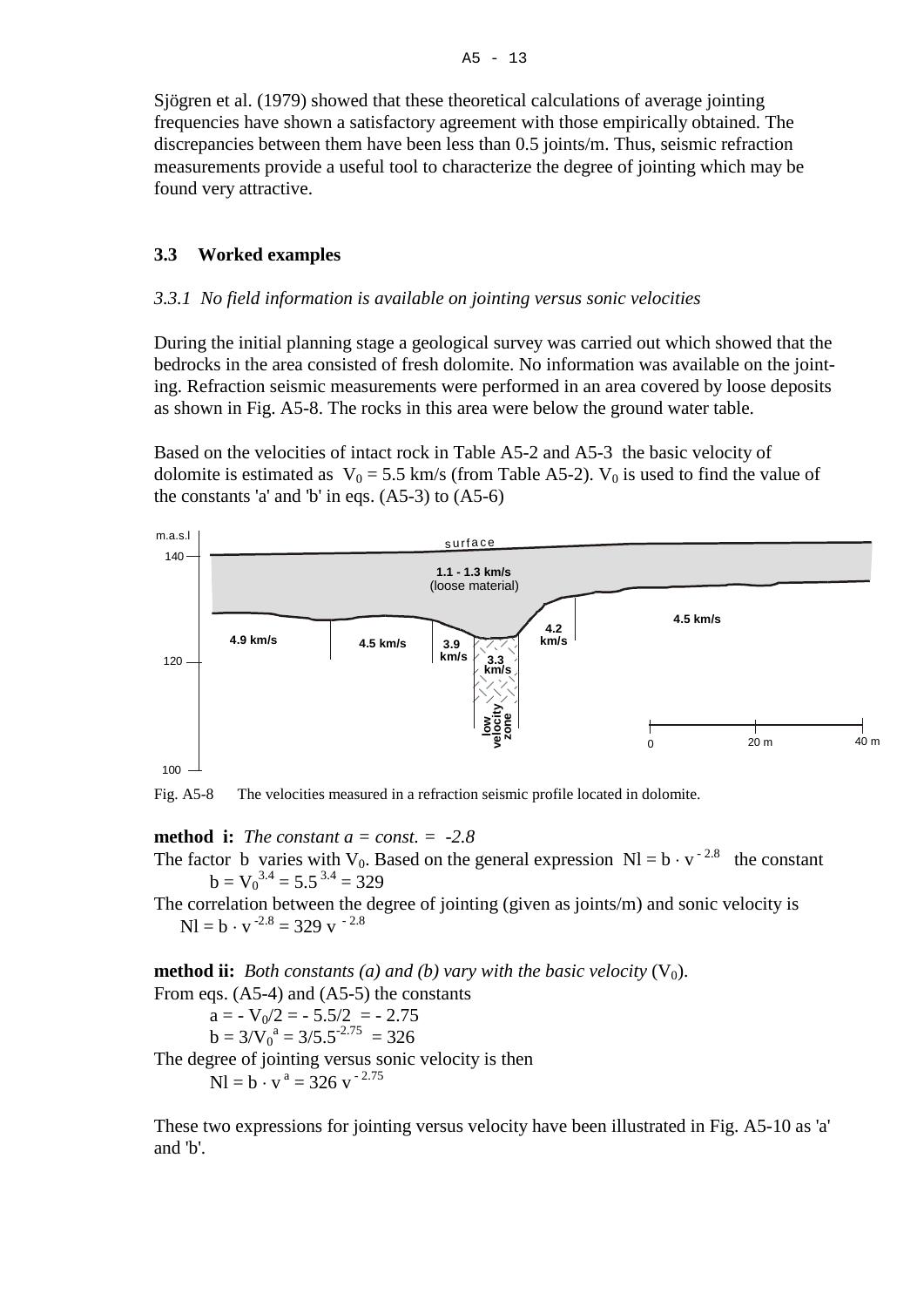#### *3.3.2 Field data on jointing and sonic velocity are available.*

Two core drillings were later carried out in the seismic profile in Fig. A5-8 as shown in Fig. A5-9.



Fig. A5-9 Refraction seismic profile and core drilling results.

Three pairs of data from core drilling and seismic measurements are used to establish the relation between the degree of jointing and the longitudinal velocities. These are shown in Table A5-10.

Table A5-10 THE DATA USED FROM DRILL CORES AND SEISMIC MEASUREMENTS

| sonic velocity      | joints/m            | borehole        | comment                                    |
|---------------------|---------------------|-----------------|--------------------------------------------|
| 1. $v_1 = 4.5$ km/s | $Nl_1 = 4.5$        | BH 1            | (average along the whole borehole in rock) |
| 2. $v_2 = 3.5$ km/s | $Nl_2 = 12$         | BH <sub>2</sub> | (average for $0 - 10$ m along borehole)    |
| 3. $v_3 = 3.9$ km/s | $\mathrm{NI}_2 = 8$ | BH <sub>2</sub> | (average for 10 - 20 m along borehole)     |

Combining data set 1 and 2 in Table A3-10 the two unknown constants, ks and  $V_n$ , in eqs. (A5-9) and (A5-10) are found as:

$$
V_n = \frac{v_1 \cdot v_2 (Nl_2 - Nl_1)}{Nl_2 \cdot v_2 - Nl_1 \cdot v_1} = \frac{4.5 \cdot 5.5 (11 - 4.5)}{11 \cdot 3.5 - 4.5 \cdot 4.5} = 5.61 \text{ km/s}
$$

and

$$
ks = \frac{1}{Nl_1} \left( \frac{1}{v_1} \frac{1}{V_n} \right) = \frac{1}{4.5} \left( \frac{1}{4.5} \frac{1}{5.61} \right) = 0.010
$$

The correlation between the degree of jointing given as joints/m and velocity is then  $NI = (V_n - v)/(V_n \cdot v \cdot ks) = (5.61 - v)/(5.61 \cdot 0.01 \cdot v) = 17.8(5.61 - v)/v$ 

This has been illustrated in Fig. A5-10 as curve 'c'. Similarly, combination of data set 2 and 3 gives curve 'd'. As is seen there is a good accordance between all curves for joint frequencies higher than 6 joints/m. For the lower frequencies curve 'c' or 'd' are considered as being the most representative.

From the known value of 1-D joint frequency, Nl, the block volume can be calculated applying the expressions derived in Appendices 3 and 4.